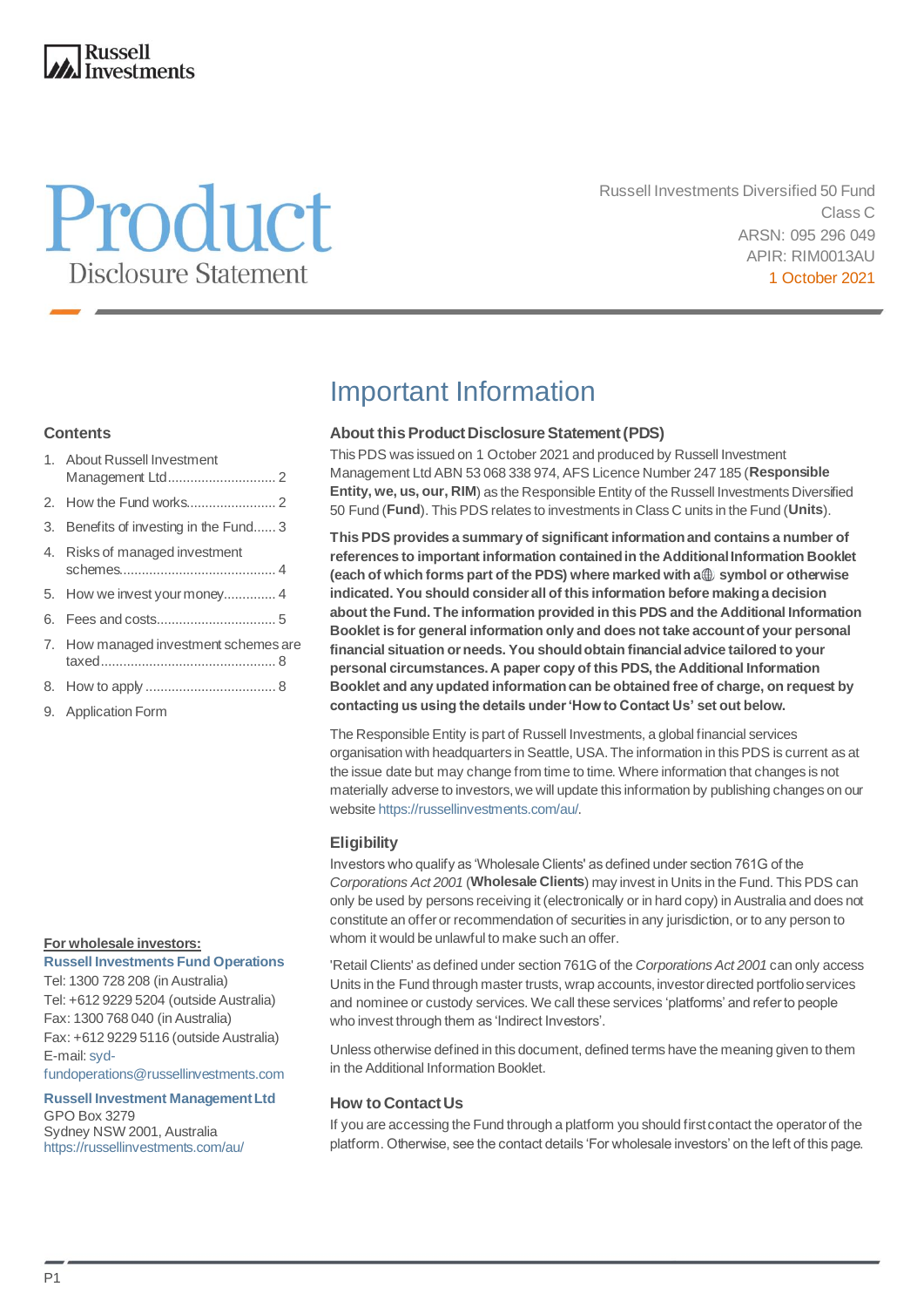$\bigoplus$ 

### **1. About Russell Investment Management Ltd**

RIM is the Responsible Entity for the Fund. RIM is responsible for the operation of the Fund and has the power to delegate certain duties in accordance with the Corporations Act 2001 and the constitution of the Fund **(Constitution)**.

Russell Investments is a global investment solutions partner, dedicated to helping investors reach their longterm goals. Building on an 85-year legacy of continuous innovation to deliver exceptional value to clients, Russell Investments offers investment solutions in 32 countries, managing over A\$441 billion in assets (as of 30 June 2021). Russell Investments specialises in multi-asset solutions, scouring the globe for investment strategies, managers and asset classes to deliver to its clients around the world.

Headquartered in Seattle, Washington, Russell Investments has offices in 18 cities, including in New York, London, Tokyo and Shanghai. For more information about how Russell Investments helps to improve financial security of its clients, visi[t https://russellinvestments.com/au](https://russellinvestments.com/au).

RIM may appoint one or more different money managers (including other members of Russell Investments) (each an "investment manager") to manage some or all of the assets of the Fund.

### **2. How the Fund works**

The Fund is a managed investment scheme (**MIS**) registered with the Australian Securities and Investments Commission (**ASIC**). 'Interests' in a scheme are 'financial products' and are governed by the *Corporations Act 2001* and the Constitution. When you invest in the Fund, your money is pooled with investments from other investors and used to buy assets for the Fund, which we manage on behalf of all investors. We, rather than you, have control over the Fund's assets, management and operation. Your investment is not a direct investment in any particular asset of the Fund and does not give you an interest in it.

Indirect Investors accessing the Fund through a platform should contact the operator of the platform for information on how to transact. Other investors should refer to the information below.

You should read the important information 'about Russell Investment Management Ltd' before making a decision - go to section 1 of the Additional Information Booklet available at [https://russellinvestments.com/](https://russellinvestments.com/au/RF) [au/RFC](https://russellinvestments.com/au/RF)/aboutrim

The material relating to 'About Russell Investment Management Ltd' may change between the time when you read this PDS and the day when you acquire the product.

You should read the important information about 'How the Fund works' before making a decision - go to section 2 of the Additional Information Booklet available at [https://russellinvestments.com/](https://russellinvestments.com/au/RFC/howfundworks) [au/RFC/howfundworks](https://russellinvestments.com/au/RFC/howfundworks)

This material relating to 'How the Fund works' may change between the time when you read this PDS and the day when you acquire the product.

#### **Investing**

You must complete the Application Form attached to this PDS. If you are a new investor, you must also complete the forms contained in the Client Account Manual, which is available from Russell Investments Fund Operations.

Application Forms are generally processed each business day. As long as we receive your completed Application Form and application money by 12:00 noon Sydney time on a business day, we will generally process your application using the entry price for that business day. If we receive your completed Application Form or additional investment and application money after this time, or on a day that is not a business day, we will generally process your application using the entry price for the next business day after we receive it.

Application monies that have been received but are not able to be invested will be held without bearing interest for up to one month following receipt, at which time the monies will be returned to you.

Please note that we may, without giving any reason, refuse all or part of an application.

When you invest directly you will be issued a number of Units in the Fund based upon the amount invested and the current entry price for Units. Entry prices for Units are determined in accordance with the Constitution based on the net asset value of Units (**NAV**) divided by the number of Units on issue in the Fund, plus any buy spread as referred to in section 6 of this PDS. The NAV for Units is calculated based on the assets of the Fund attributable to Class C units less the liabilities (including costs and expenses) of the Fund attributable to Class C units.

Your Units represent your proportionate share of the Fund and the value of your investment. As a result, each Unit has a dollar value or 'unit price'. In accordance with the Constitution we may create and issue additional classes of units in the Fund.

Unit prices in the Fund will vary as the market value of the assets of the Fund rises or falls.

You can increase your investment in the Fund at any time by applying for more Units in the Fund and decrease your investment by transferring or withdrawing some of your Units in the Fund. Please contact Russell Investments Fund Operations for instructions on how to make additional investments.

#### **Withdrawing**

To withdraw your Units you need to provide us with a written withdrawal request signed by authorised signatories.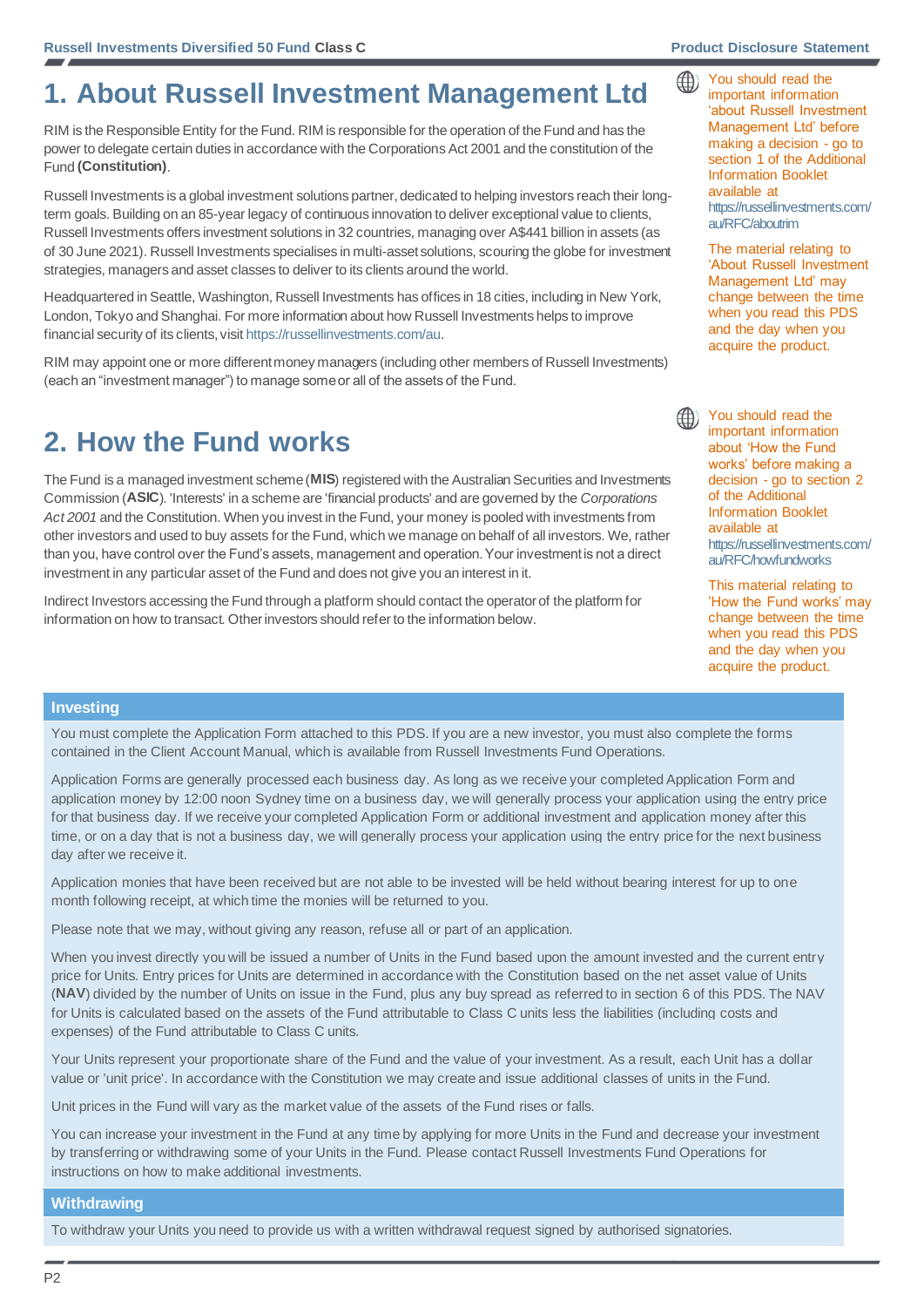Exit prices for Units are determined in accordance with the Constitution based on the NAV divided by the number of Units on issue in the Fund, less any sell spread as referred to in section 6 of this PDS. Withdrawal requests are generally processed each business day. As long as we receive your completed withdrawal request by 12:00 noon Sydney time on a business day, we will generally process the withdrawal request using the exit price for that business day. If we receive a request after this time, or on a day that is not a business day, we will generally process the request using the exit price for the next business day after we receive it.

Withdrawal monies will generally be paid within 14 days of us processing a withdrawal request.

The Constitution allows us more time to process withdrawal requests and pay withdrawal monies than outlined above.

The processing of withdrawal requests may be delayed while a distribution is being determined (see "Distributions" below). Upon resumption of processing, we will generally process your withdrawal request using the exit price for the day we received it.

#### **Suspension of transactions**

In some circumstances, such as where we may suspend the processing of withdrawal requests (including for example, where it is impractical to calculate the exit price due to market closures or trading restrictions) investors will not be able to withdraw their funds within the usual time on request. Withdrawal requests received by us during a period of suspension are deemed to be received on the first business day after cessation of the suspension.

#### **Distributions**

Any income of the Fund is usually distributed quarterly. In addition:

- Where there are large withdrawals from the Fund on any one day, we may determine that part of a withdrawal amount consists of income. If this circumstance affects a withdrawal you have made, this will be advised to you in your annual tax statement.
- Where there are large applications to the Fund on any one day, we may determine to calculate and pay a special distribution to all investors of the Fund. If this occurs, you will be issued with a distribution statement.

The distribution amount you will receive for Units will be the pro rata proportion of the income available for distribution to Unitholders, calculated according to the number of Units you hold relative to the number of Units on issue at the relevant time. Unit prices may fall after a distribution. If you invest just before income is distributed, you may find you quickly get back some of your capital as income.

Distributions are reinvested unless you elect otherwise. You can elect to have your distributions paid directly into a nominated Australian bank account by notifying us.

All reinvested distributions are invested at the price next calculated after the distribution is paid. There is no buy/sell spread associated with distribution reinvestment.

Please note that, whilst generally the Fund will distribute income as specified above, there is no guarantee that income will be available for distribution in any distribution period.

### **3. Benefits of investing in the Fund**

#### **1) Expertise in multi-asset solutions**

Many of the world's leading organisations depend on our expertise to help build long-term financial security for their business and their employees. Our funds are managed by our global multi-asset team with a robust track record. The team has spent decades refining our approach to multi-asset investing, both through empirical research and direct observation. When you invest in one of our funds, you gain access to all of this experience and expertise.

#### **2) Deep global insights**

The majority of investment opportunities reside outside of Australia. We operate a global business with specialists in the major markets around the world. Our global presence ensures that our clients and investors benefit from our investment professionals' regional and global expertise. We base our portfolio managers and manager researchers in the markets in which they work allowing them to better understand their portfolios, enabling quicker and more decisive action.

#### **3) Best of breed approach**

The manager research team scours the globe for investment opportunities, wherever they reside. Our analysts seek to identify superior investment manager talent through a proprietary research process based on objective analysis. We combine decades of consulting experience, proprietary analytics and our renowned manager research to bring the optimal combination of managers in each asset class.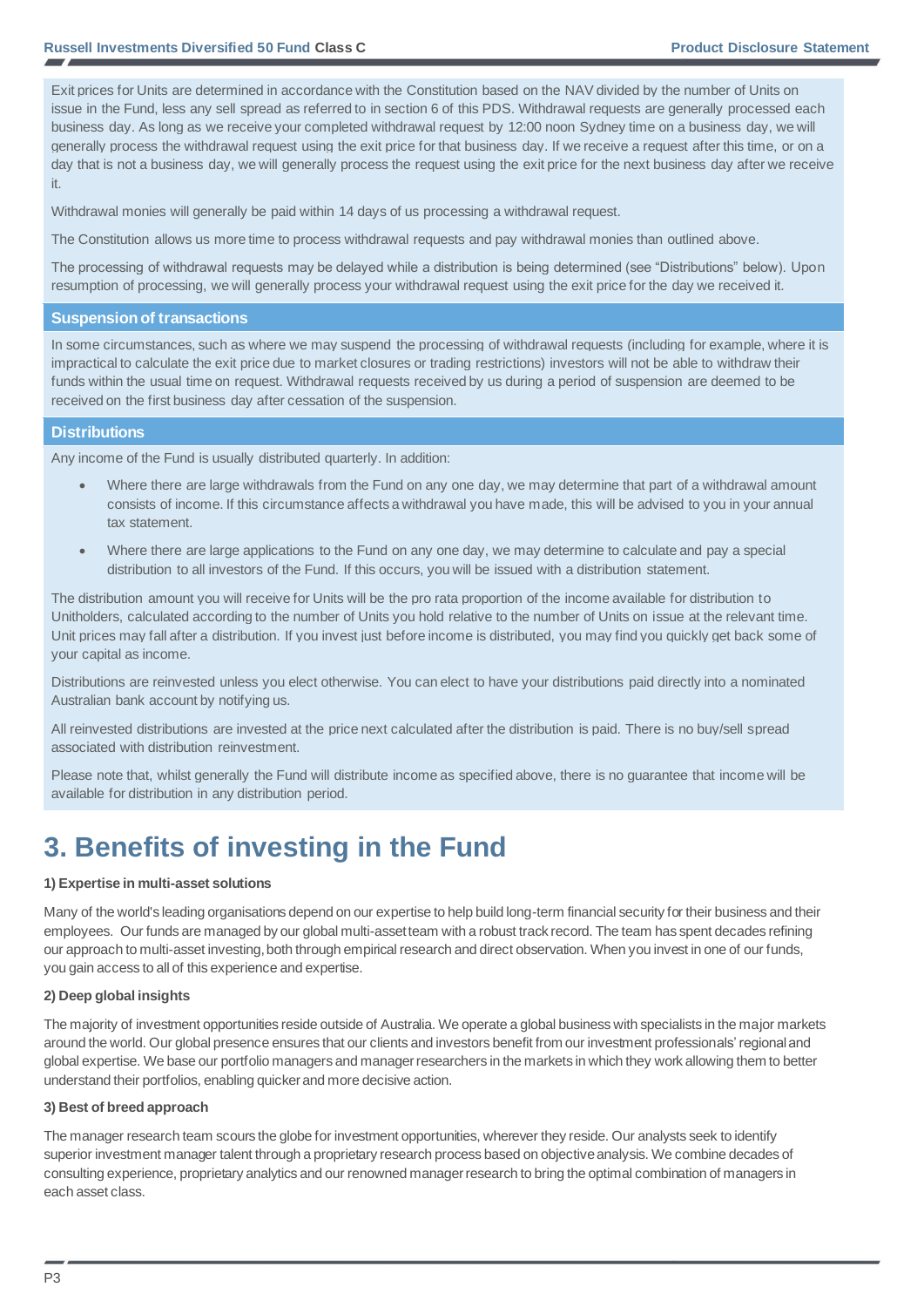### **4. Risks of managed investment schemes**

All investments carry risk. Different strategies may carry different levels of risk, depending on the assets that make up the strategy. Assets with the highest long-term returns may also carry the highest level of short term risk. For example, shares and commodities have relatively higher risk, and higher expected return, than fixed interest and cash.

As with most investing, returns are not guaranteed and investors in the Fund may lose some or all of their money. The value of your investment will vary. The level of returns will vary, and future returns may differ from past returns. Laws affecting registered MISs (including the Fund) may change in the future.

Short-term fluctuations in the value of investments are common, particularly with respect to shares and commodities.

The risk/return graph below indicates the relative position of each major asset class.

### **Risk and Return**

Risks may result in loss of income, loss of principal invested and possible delays in repayment.

You could receive back less than you invested and there is no guarantee that you will receive any income.

Also remember that past performance is not a reliable indicator of future performance.



Note: The above risk/return graph indicates potential return volatility for different asset classes. Asset classes with higher volatility of returns are considered to have higher risk, but they are generally expected to produce a greater return over the long-term.

### **The significant risks you should be aware of are:**

**Market Risk:** the market price of the Fund's investments may fluctuate as a result of such factors as economic conditions, regulations, sentiment and geopolitical events as well as environmental, social and technological changes. These fluctuations may impact on the value of the investments in the Fund which will impact on the unit price of the Fund.

**Interest rate risk:** the Fund is sensitive to movements in domestic and international interest rates. Generally, the value of fixed income securities will change inversely with changes in interest rates. As interest rates rise, the market value of fixed income securities tends to decrease, and vice versa.

**Derivatives risk:** the Fund is exposed to exchange-traded and over-the counter derivative instruments including but not limited to currency forwards and swaps, interest rate and total return swaps and futures and options. Derivatives usually derive their value from the value of a physical asset, interest rate, exchange rate or market index. They can be used to manage certain risks in investment portfolios; however, they can also expose a portfolio to additional risks.

A derivative contract may involve leverage i.e. it provides exposure to a potential gain or loss from a change in the level of the market price of a security, currency or basket index in a notional amount that exceeds the amount of cash or assets required to establish or maintain the derivative contract. Accordingly, derivative instruments can be highly volatile and expose investors to a high risk of loss.

**Currency risk:** the Fund is exposed to foreign assets and is therefore exposed to currency risk. Currency movements may affect the performance of the Fund.

**Credit risk:** the Fund is exposed to credit risk. Credit risk refers to the issuer of a debt instrument, banks holding cash deposits or the counterparty to a derivatives contract failing to meet an obligation to pay periodic interest, to repay the principal sum at maturity or to otherwise honour its obligations. Unrated or low grade debt securities are generally subject to greater risk of loss of principal and interest than higher rated securities.

**To manage your risks, you should obtain professional investment advice that is tailored to your investment objectives, financial situation and particular needs. The level of risk for each investor will vary depending on a range of factors including age, investment timeframe, where other parts of the investor's wealth are invested and risk tolerance.**



important information about 'Risks of managed investment schemes' before making a decision. Go to section 4 of the Additional Information Booklet available at [https://russellinvestments.com/](https://russellinvestments.com/au/RFC/risks) [au/RFC/risks](https://russellinvestments.com/au/RFC/risks)

The material relating to 'Risks of managed investment schemes' may change between the time when you read this PDS and the day when you acquire the product.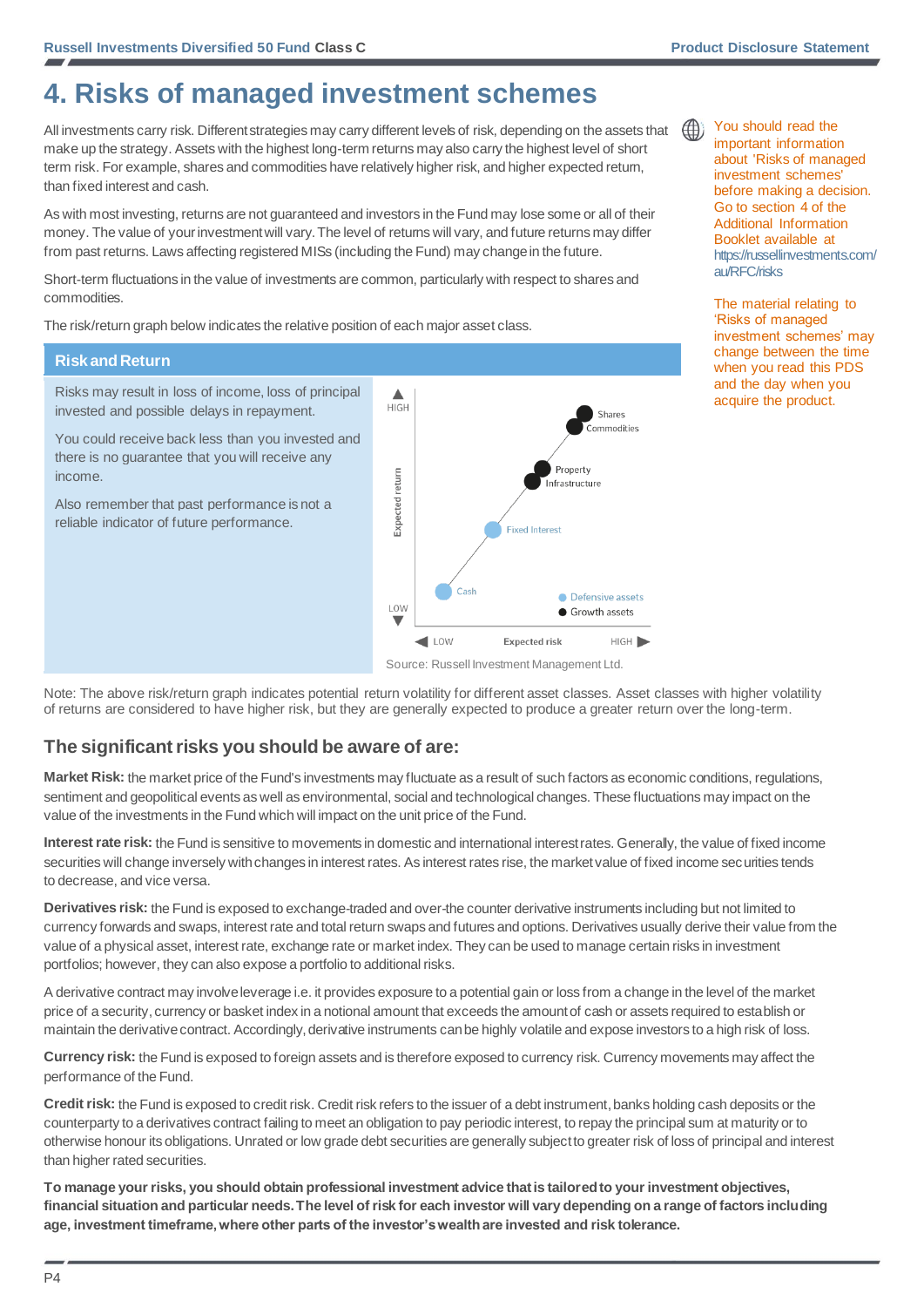### **5. How we invest your money**

**WARNING: You should consider the likely investment return, the risk and your investment timeframe when choosing to invest in the Fund.**

### **Russell Investments Diversified 50 Fund – Class C ARSN: 095 296 049 APIR: RIM0013AU**

**Investment return objective:** To provide returns over the medium term, with moderate volatility, consistent with a diversified mix of defensive and growth oriented assets.

**Suitability:** Suitable for investors who are seeking some capital growth over the medium term and are willing to accept the possibility of negative returns over the shorter term.

**Minimum investment timeframe:** 4 years

**Investment strategy:** The Fund typically invests in a diversified portfolio mix with exposure to growth investments of around 50% and defensive investments of around 50%<sup>4#</sup>. Derivatives may be used to implement investment strategies.

**Asset allocation ranges\*\*:**



**Risk level\*:** Medium

- ^ Please refer to the asset allocation ranges on the right for full details of the parameters surrounding the investment strategy. For up to date information on the Strategic Asset Allocation visi[t https://russellinvestments.com/au/disclosures.](https://russellinvestments.com/au/disclosures)
- The Fund generally gains exposure to these asset classes by investing in a range of underlying funds managed by RIM, other members of Russell Investments or third party investment managers.
- The risk level assigned to the Fund is based on our assessment of how often the Fund may experience a negative annual return in a 20 year period. Please refer to the 'Risks' section in the 'How we invest your money' section in the Additional Information Booklet.
- The actual asset allocations may temporarily fall outside the ranges stated above in certain circumstances, such as asset transitions or extreme market movements.
- You should read the important information about 'How we invest your money', before making a decision go to section (() 5 of the Additional Information Booklet available at [https://russellinvestments.com/au/RFC/investing.](https://russellinvestments.com/au/RFC/investing) The material relating to 'How we invest your money' may change between the time when you read this PDS and the day when you acquire the product.

### **6. Fees and costs**

### **DID YOU KNOW?**

**Small differences in both investment performance and fees and costs can have a substantial impact on your long term returns.**

**For example, total annual fees and costs of 2% of your account balance rather than 1% could reduce your final return by up to 20% over a 30 year period (for example reduce it from \$100 000 to \$80 000).**

**You should consider whether features such as superior investment performance or the provision of better member services justify higher fees and costs.**

**You may be able to negotiate to pay lower fees. Ask the Fund or your financial adviser.**

### **TO FIND OUT MORE**

If you would like to find out more, or see the impact of the fees based on your own circumstances, the **Australian Securities and Investments Commission (ASIC)** Moneysmart website (www.moneysmart.gov.au) has a managed funds fee calculator to help you to calculate the effect of fees and costs on account balances and check out different fee options.

This section shows fees and other costs you may be charged. This information can be used to compare costs between different simple managed investment schemes. These fees and costs can be paid directly from your account or deducted from your investment returns. Taxes are set out in another part of this document. If you are an Indirect Investor investing via a platform, any additional fees that you may be charged by the platform operator should be set out in their offer document.

You should read all the information about fees and costs because it is important to understand their impact on your investment.



(()) You should read the important information about 'Fees and costs' before making a decision go to section 6 of the Additional Information Booklet available at [https://russellinvestments.com/](https://russellinvestments.com/au/RFC/fees) [au/RFC/fees](https://russellinvestments.com/au/RFC/fees)

> The material relating to 'Fees and costs' may change between the time when you read this PDS and the day when you acquire the product.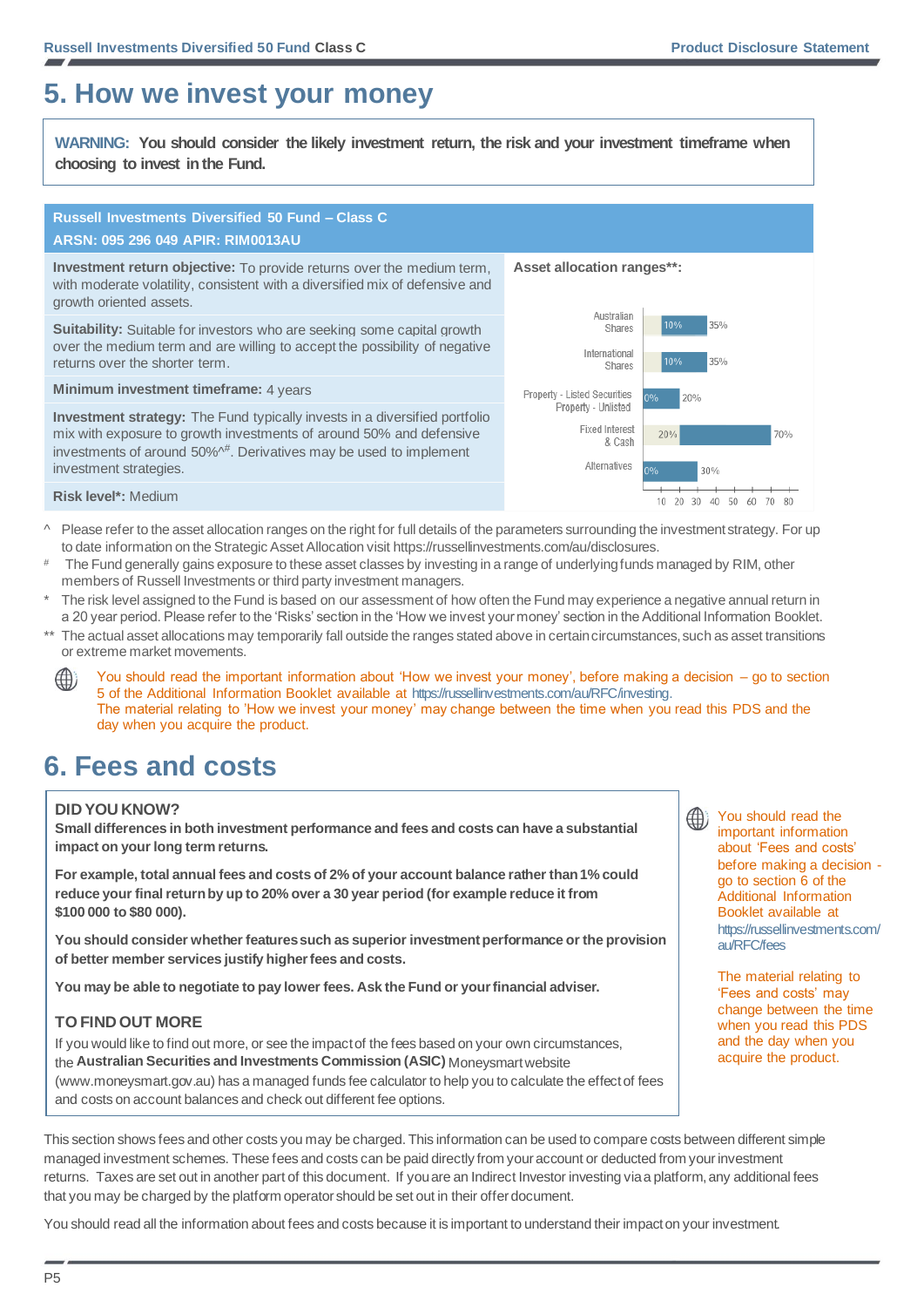### **Fees and costs summary**

### **Russell Investments Diversified 50 Fund – Class C**

| Type of fee or cost <sup>1</sup>                                                                                                  | <b>Amount</b>                                                                                                                                                                                                                                                                                                                | How and when paid                                                                                                                                                                                                                                                                                                                                                                                                                                                                                                |
|-----------------------------------------------------------------------------------------------------------------------------------|------------------------------------------------------------------------------------------------------------------------------------------------------------------------------------------------------------------------------------------------------------------------------------------------------------------------------|------------------------------------------------------------------------------------------------------------------------------------------------------------------------------------------------------------------------------------------------------------------------------------------------------------------------------------------------------------------------------------------------------------------------------------------------------------------------------------------------------------------|
| Ongoing annual fees and costs <sup>3</sup>                                                                                        |                                                                                                                                                                                                                                                                                                                              |                                                                                                                                                                                                                                                                                                                                                                                                                                                                                                                  |
| Management fees and costs<br>The fees and costs for managing your<br>investment                                                   | Estimated to be 0.81% p.a. of the net<br>asset value (NAV) of the Fund comprised<br>of:<br>1. A management fee of 0.72% p.a. of<br>the NAV of the Fund <sup>2</sup> ;<br>2. Estimated indirect costs of 0.06% p.a.<br>of the NAV of the Fund; and<br>3. Estimated expense recoveries of<br>0.03% p.a. of the NAV of the Fund | 1. The management fee is calculated and<br>accrued daily in the unit price and paid<br>monthly in arrears. The management fee<br>for a month is paid on or after the first day<br>of the following month. This fee is<br>payable from the assets of the Fund. The<br>amount of this fee can be negotiated.<br>2. Indirect costs are paid out of the Fund's<br>assets or an underlying fund's assets as<br>and when incurred.<br>3. Expense recoveries are paid out of the<br>Fund's assets as and when incurred. |
| Performance fees +<br>Amounts deducted from your<br>investment in relation to the<br>performance of the product                   | Estimated to be 0.00% p.a. of the NAV of<br>the Fund <sup>1</sup>                                                                                                                                                                                                                                                            | Performance fees are payable from the<br>assets of the underlying fund as and when<br>incurred calculated and accrued daily in<br>the unit price. **                                                                                                                                                                                                                                                                                                                                                             |
| <b>Transaction costs</b><br>The costs incurred by the scheme<br>when buying or selling assets                                     | Estimated to be 0.08% p.a. of the NAV of<br>the Fund <sup>4</sup>                                                                                                                                                                                                                                                            | Transaction costs generally arise when the<br>value of the assets of the Fund are<br>affected by the day-to-day trading of the<br>Fund and are paid out of the assets of the<br>Fund as and when incurred.                                                                                                                                                                                                                                                                                                       |
|                                                                                                                                   | Member activity related fees and costs (fees for services or when your money moves in or out of the scheme) <sup>3</sup>                                                                                                                                                                                                     |                                                                                                                                                                                                                                                                                                                                                                                                                                                                                                                  |
| Establishment fee<br>The fee to open your investment                                                                              | Nil                                                                                                                                                                                                                                                                                                                          | Not applicable                                                                                                                                                                                                                                                                                                                                                                                                                                                                                                   |
| Contribution fee<br>The fee on each amount contributed to<br>your investment                                                      | Nil                                                                                                                                                                                                                                                                                                                          | Not applicable                                                                                                                                                                                                                                                                                                                                                                                                                                                                                                   |
| <b>Buy-sell spread</b><br>An amount deducted from your<br>investment representing costs incurred<br>in transactions by the scheme | Estimated to be 0.17% of the application<br>amount on application and 0.16% of the<br>withdrawal amount on withdrawal <sup>5</sup>                                                                                                                                                                                           | Buy/sell spreads apply to the Fund. As at<br>the date of this PDS, a buy spread of 0.17%<br>is charged on each application and a sell<br>spread of 0.16% is charged on each<br>withdrawal. The buy/sell spread is reflected<br>in the buy price and sell price respectively<br>for units in the Fund and is not separately<br>charged to the investor                                                                                                                                                            |
| Withdrawal fee<br>The fee on each amount you take out<br>of your investment                                                       | Nil                                                                                                                                                                                                                                                                                                                          | Not applicable                                                                                                                                                                                                                                                                                                                                                                                                                                                                                                   |
| Exit fee<br>The fee to close your investment                                                                                      | Nil                                                                                                                                                                                                                                                                                                                          | Not applicable                                                                                                                                                                                                                                                                                                                                                                                                                                                                                                   |
| Switching fee<br>The fee for changing investment<br>options                                                                       | Nil                                                                                                                                                                                                                                                                                                                          | Not applicable                                                                                                                                                                                                                                                                                                                                                                                                                                                                                                   |

<sup>+</sup>RIM does not charge a performance fee at the Fund level, however underlying funds and managers may charge a performance fee. This estimated fee is based on the average of actual performance fees incurred over the past 5 financial years. Please refer to the 'Additional explanation of fees and costs' section in the Additional Information Booklet for further details and the basis for RIM's estimates.

++ Performance fees charged by underlying funds and managers are calculated using different methods and each paid at different time periods.

See 'Additional explanation of fees and costs' below and in the Additional Information Booklet, which forms part of this PDS, for further details on fees and costs that may be payable. Unless otherwise stated, the fees and costs shown are inclusive of GST and net of any applicable input tax credits and reduced input tax credits, and are shown without any other adjustment in relation to any tax deduction available to RIM.

<sup>2</sup> The amount of the management fee may be negotiated if you are a wholesale client pursuant to the Corporations Act. For further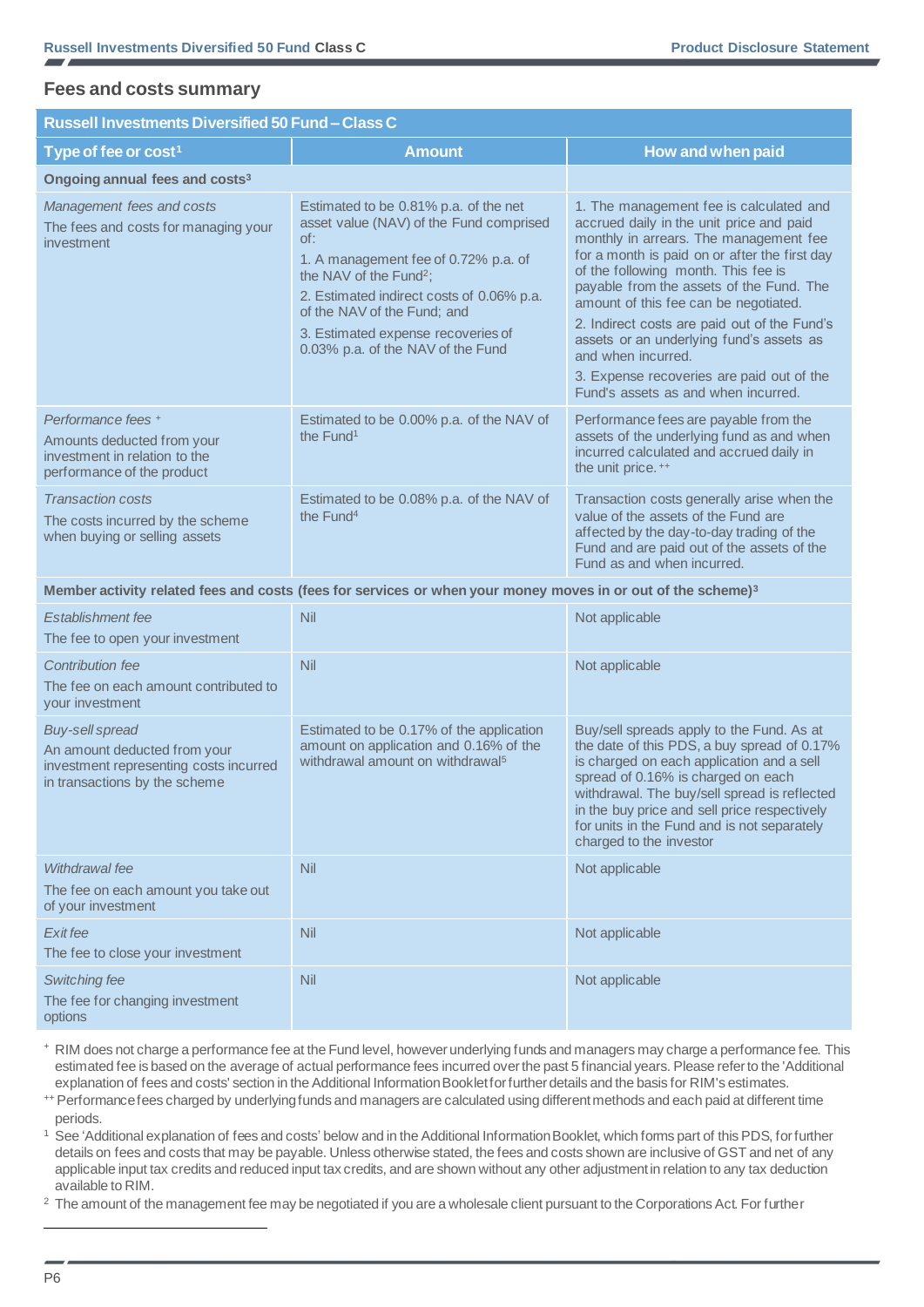information refer to 'Different fees' in the 'Additional explanation of fees and costs' section in the Additional Information Booklet.

- <sup>3</sup> All estimates of fees and costs in this section are based on information available as at the date of this PDS. All fees reflect RIM's reasonable estimates of the typical fees for the current financial year. All costs reflect the actual amount incurred for previous financial year and may include RIM's reasonable estimates where information was not available as at the date of this PDS or where RIM was unable to determine the exact amount. These costs can vary from period to period, and the actual costs incurred in future periods may differ from the numbers shown here. Please refer to the 'Additional explanation of fees and costs' section below and in the Additional Information Booklet for more information on fees and costs that may be payable. Management fees and costs may not equal the management fee plus indirect costs plus expense recoveries due to rounding.
- 4 The transaction costs disclosed in this section are shown net of any recovery received by the Fund from the buy/sell spread charged to transacting Unitholders. Please refer to the 'Additional explanation of fees and costs' section in the Additional Information Booklet for further details.
- <sup>5</sup> In estimating the buy/sell spread, RIM has assumed that the applications or withdrawals are made during normal market conditions, as in times of stressed or dislocated market conditions (which are not possible for RIM to predict) the buy/sell spread may increase significantly and it is not possible to reasonably estimate the buy/sell spread that may be applied in such situations. RIM may vary the buy/sell spreads from time to time, including increasing these costs without notice when it is necessary to protect the interests of existing investors and if permitted by law. The updated information will be disclosed on our website. Please refer to the 'Additional explanation of fees and costs' section in the Additional Information Booklet for further details.

### **Example of annual fees and costs for the Russell Investments Diversified 50 Fund – Class C**

This table gives an example of how the ongoing annual fees and costs in the Russell Investments Diversified 50 Fund can affect your investment over a 1 year period. You should use this table to compare this product with other products offered by managed investment schemes.

| <b>Class C</b>                                | <b>Example: Russell Investments Diversified 50 Fund-</b> | Balance of \$50,000 with total contributions of \$5,000 <sup>1</sup><br>during the year                                                                                                                                                                                                                            |
|-----------------------------------------------|----------------------------------------------------------|--------------------------------------------------------------------------------------------------------------------------------------------------------------------------------------------------------------------------------------------------------------------------------------------------------------------|
| <b>Contribution Fee</b>                       | <b>Nil</b>                                               | For every \$5,000 you put in, you will be charged \$0.                                                                                                                                                                                                                                                             |
| <b>PLUS</b> Management fees<br>and $costs3,4$ | 0.81% p.a. of the NAV of the Fund                        | And, for every \$50,000 you have in the Fund, you will be charged<br>or have deducted from your investment \$405 each year.                                                                                                                                                                                        |
| <b>PLUS</b> Performance fees                  | 0.00% p.a. of the NAV of the Fund                        | And, you will be charged or have deducted from your investment<br>\$0 in performance fees each year                                                                                                                                                                                                                |
| <b>PLUS</b> Transaction costs                 | 0.08% p.a. of the NAV of the Fund                        | And, you will be charged or have deducted from your investment<br>\$40 in transaction costs                                                                                                                                                                                                                        |
| <b>EQUALS</b> Cost of Fund                    |                                                          | If you had an investment of \$50,000 at the beginning of the year<br>and you put in an additional \$5,000 during that year, then for that<br>year you will be charged fees and costs of \$445 <sup>2,3</sup> .<br>What it costs you will depend on the investment option you<br>choose and the fees you negotiate. |

- <sup>1</sup>The additional management fees and costs will be on a pro-rata basis and will vary depending on when you have made the additional investment during the year. This example is prescribed by the Corporations Act, assumes that the \$50,000 is invested for the entire year, the value of the investment is constant over the year and that the additional \$5,000 is invested on the last day of the year (and therefore, the management fees and costs are calculated using an investment balance of \$50,000 only). Please note this is an example only. In practice your actual investment balance will vary daily, and hence the actual management costs charged, will also vary daily.
- <sup>2</sup> Additional fees may apply. A buy/sell spread may also apply to investments into and withdrawals from the Fund, which is not taken into account in this example. Please refer to section 6 of the 'Additional Information Booklet' under 'Fees and costs' for more information.
- <sup>3</sup> All estimates of fees and costs in this section are based on information available as at the date of this PDS. All fees reflect RIM's reasonable estimates of the typical fees for the current financial year. All costs reflect the actual amount incurred for previous financial year and may include RIM's reasonable estimates where information was not available as at the date of this PDS or where RIM was unable to determine the exact amount. Please refer to the 'Additional explanation of fees and costs' section below and in the Additional Information Booklet for more information on fees and costs that may be payable.
- <sup>4</sup>The amount of the management fee may be negotiated if you are a wholesale client pursuant to the Corporations Act. For further information refer to 'Different fees' in the 'Additional explanation of fees and costs' section in the Additional Information Booklet.

**Warning:** If you consult a financial adviser, additional fees may be paid by you. You should refer to the statement of advice provided by your financial adviser in which details of the fees are set out.

### **Additional explanation of fees and costs**

### **Fee changes**

We have the right to change the fees described in this PDS at any time, without your consent, except if required by the Corporations Act. Any increase in the Fund's fees will be communicated to you at least 30 days before it occurs when legally required to do so. All estimates of fees and costs in this section 6 are based on information available as at the date of this PDS. You should refer to the Fund's website<https://russellinvestments.com/au> from time to time for any updates which are not materially adverse to investors.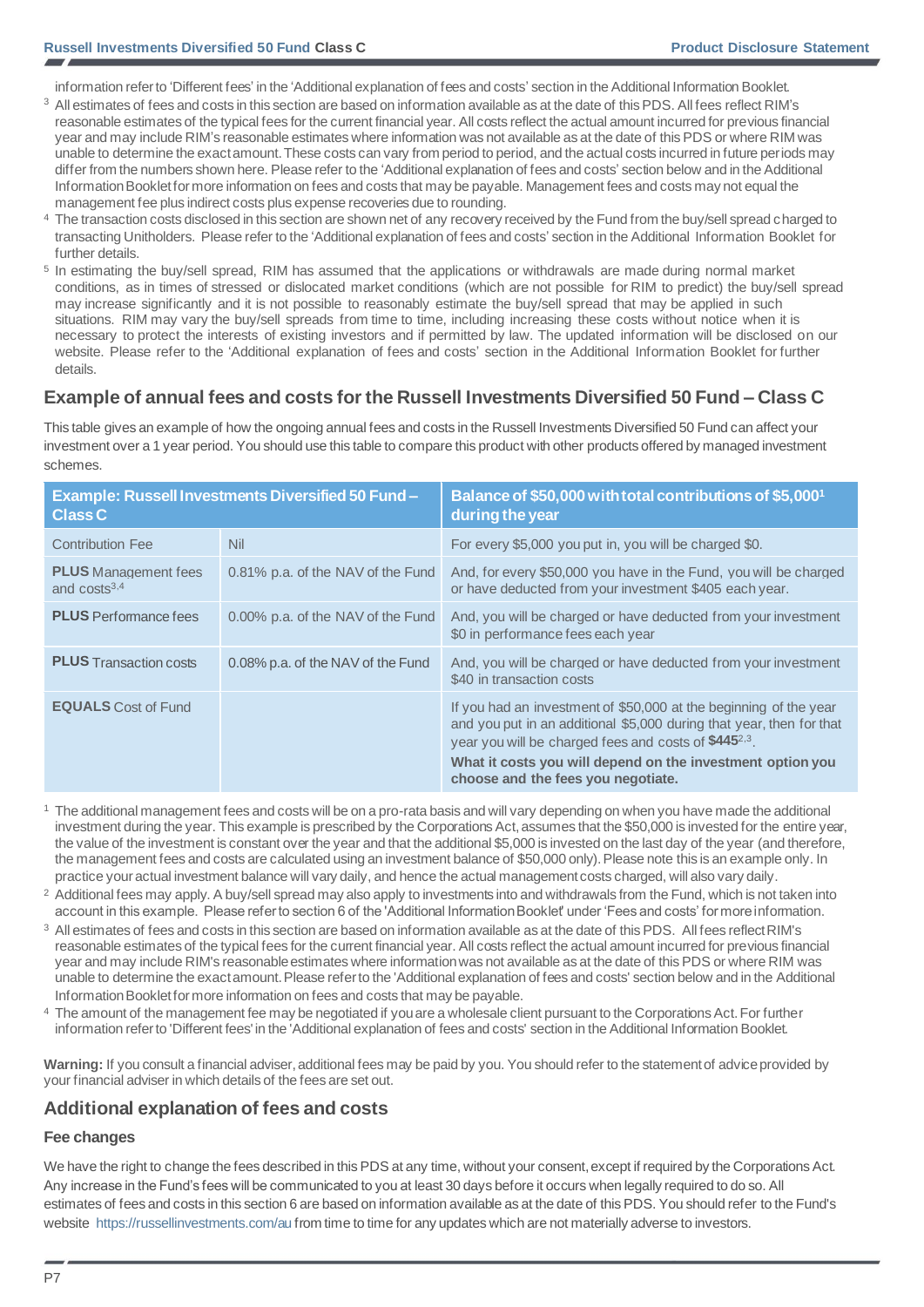### **7. How managed investment schemes are taxed**

**Warning:** Investing in a registered MIS is likely to have tax consequences and you are strongly advised to seek professional tax advice.

A registered MIS does not generally pay tax on behalf of Australian resident investors, who are assessed for tax on any income and capital gains generated by the registered MIS, and capital gains on disposal of their units in the MIS. Non-resident investors should seek their own specific advice.

Tax laws are subject to change and the tax consequences of investing in the Fund may differ from investor to investor.

### **8. How to apply**

### **Indirect Investors**

For Indirect Investors accessing the Fund through a platform, please contact the operator for this information.

### **Wholesale Clients**

You need to read this PDS and the additional information that is referenced in this PDS. Then you must complete and sign the Application Form attached to this PDS. Refer to the 'How the Fund works' section for more detail.

### **Cooling off rights**

Cooling off rights do not apply to investments made pursuant to this PDS. Indirect Investors investing through a platform should consult the PDS of the platform operator in relation to cooling-off terms.

### **Complaints**

If you make a complaint, we will acknowledge your complaint as soon as practicable after we receive it. We will assess your complaint and inform you of the outcome within 30 days of receiving your complaint. If you have any complaints, please contact us:

The Complaints Manager Russell Investment Management Ltd GPO Box 3279 SYDNEY NSW 2001, Australia

**Email:** [disputeresolution@russellinvestments.com](mailto:disputeresolution@russellinvestments.com) **Fax number:** 1300 768 040 (in Australia): +612 9229 5116 (outside Australia) **Phone number:** (02) 9229 5111 (in Australia): +612 9229 5111 (outside Australia)

We are also a member of an external dispute resolution ("EDR") scheme, which you can contact if we have not resolved an issue to your satisfaction. The scheme we are currently a member of is the Australian Financial Complaints Authority ("AFCA"). AFCA provides fair and independent financial services complaint resolution that is free to consumers.

**Website:** [www.afca.org.au](https://www.afca.org.au/) **Email:** [info@afca.org.au](mailto:info@afca.org.au) **Telephone:** 1800 931 678 (in Australia) **In writing to:** Australian Financial Complaints Authority, GPO Box 3, Melbourne VIC 3001, Australia

If you are an Indirect Investor and you have a complaint about us or the Fund itself, contact your platform operator who is required to take reasonable steps to facilitate dispute resolution between investors and financial product issuers, such as RIM. Alternatively, you can access our dispute resolution system via the contact details above.



You should read the important information about 'How managed investment schemes are taxed' before making a decision - go to section 7 of the Additional Information Booklet available at [https://russellinvestments.com/](https://russellinvestments.com/au/RFC/tax) [au/RFC/tax](https://russellinvestments.com/au/RFC/tax)

This material relating to 'How managed investment schemes are taxed' may change between the time when you read this PDS and the day when you acquire the product.

For more information about 'How to apply' - go to [https://russellinvestments.com/](https://russellinvestments.com/au/RFC/howtoapply) [au/RFC/howtoapply](https://russellinvestments.com/au/RFC/howtoapply)